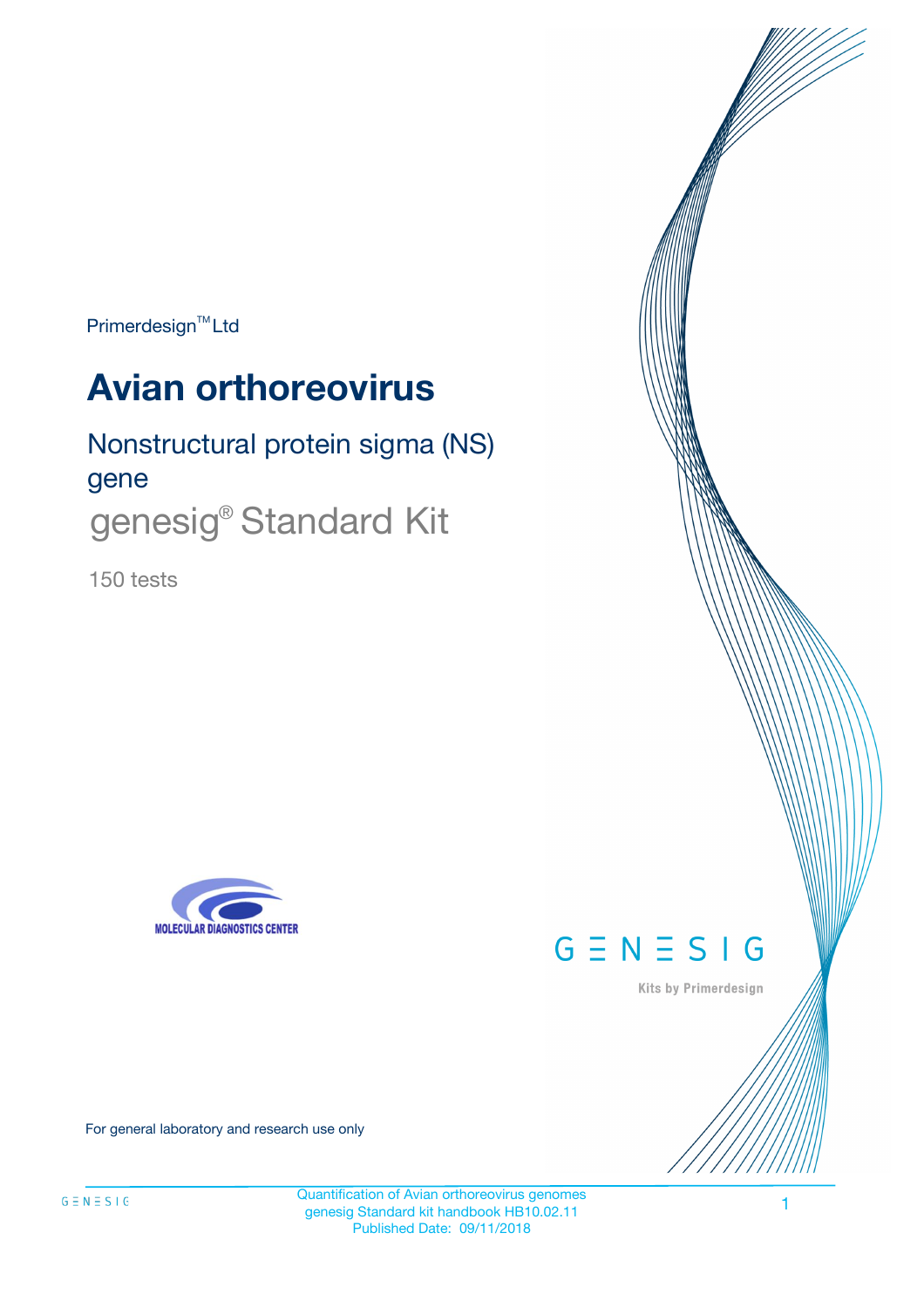## Introduction to Avian orthoreovirus

Avian orthoreovirus (also known as Avian Reovirus) is an orthoreovirus from the Reoviridae family. Avian orthoreoviruses (ARVs) are responsible for considerable economic losses in broiler chickens. The full coding region has been determined for two ARV strains associated with tenosynovitis. The complete genome is 23,494 bp in size and included 12 ORFs

Avian orthoreoviruses are ubiquitous among poultry flocks and have been reported globally. It is transmitted mainly horizontally via the faecal: oral route. Vertical transmission does occur but at low rates. Younger chicks are more susceptible than older birds as age related resistance develops from 2 weeks of age.

Virus can be isolated from the respiratory, enteric and reproductive tracts or from tendons, plasma and blood cells of recently killed birds. Its site of primary replication is the epithelia of the small intestine. Infection induces formation of syncytia, degeneration and holes in the monolayer. Presence can be confirmed by qPCR.

Lameness is the principle sign of disease, and may be accompanied by swelling, haemorrhage, skin discolouration and refusal to move. In severe cases, the gastrocnemius may rupture and birds may become recumbent and struggle to feed. Diarrhoea, dehydration and anorexia can also be caused by the virus due to malabsorption, Neurological signs develop in severe cases. Birds appear soiled and ruffled and may huddle together.

Mortality in the flock increasing and fluid consumption rising may also be indications of disease.

On post-mortem, the digital flexor tendons, metatarsal extensors and tendon sheaths are inflamed, swollen and surrounded by exudate. Cartilage may be eroded and synovial membranes haemorrhagic. Fibrosis and adhesions develop in chronic cases. On histopathology, oedema and synoviocyte hypertrophy and hyperplasia are evident. Visceral damage varies greatly due to the differing capacity of viruses to disseminate.

Vaccination can be used in the face of an outbreak. Live attenuated and inactivated vaccines are available. Attenuated vaccines are for use in young birds and inactivated for breeding hens which provides maternal protection for chicks. Minimising exposure by disinfection, management procedures and strict hygiene protocols is also helpful.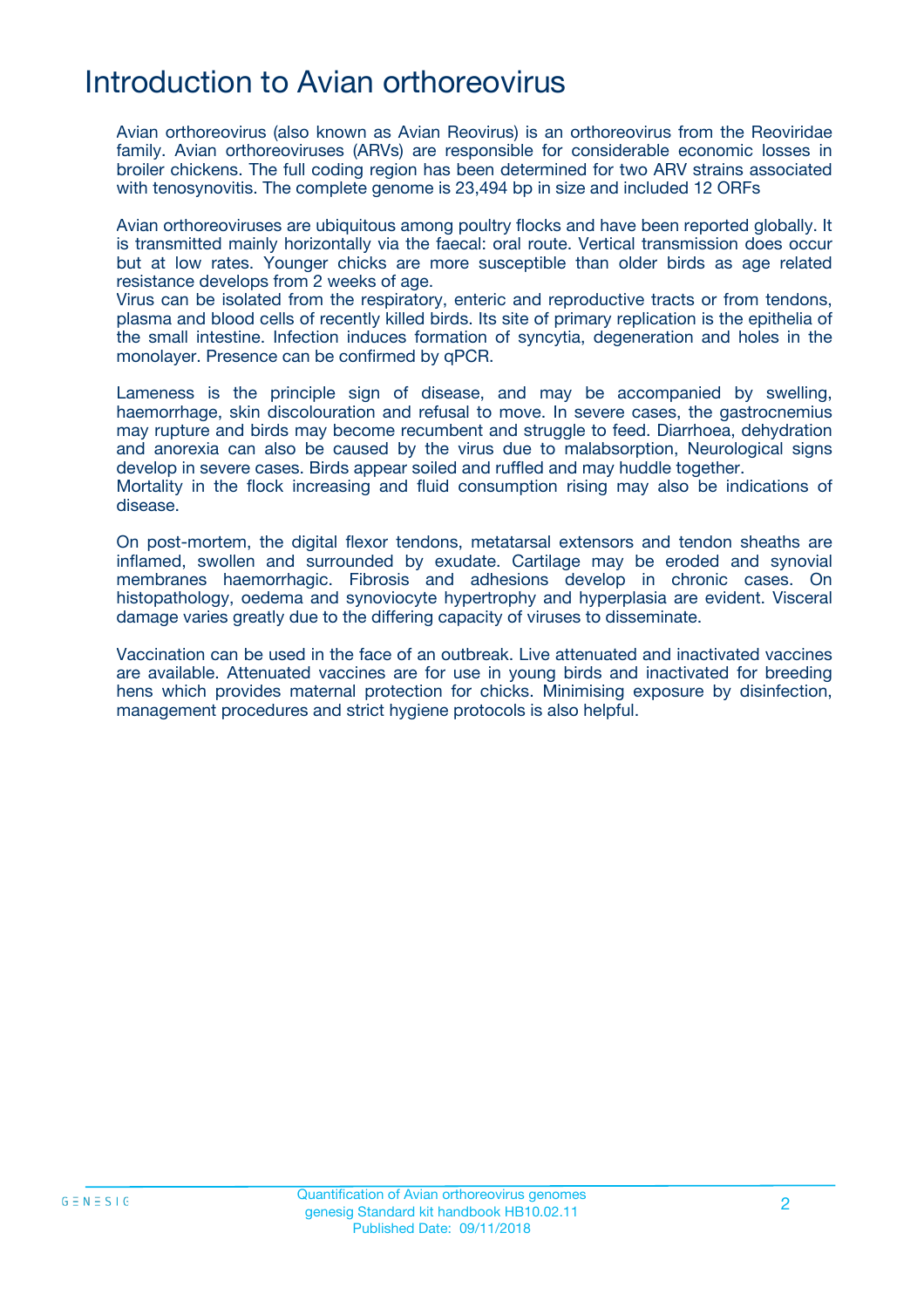# **Specificity**

The Primerdesign genesig Kit for Avian orthoreovirus (A.orthoreovirus) genomes is designed for the in vitro quantification of A.orthoreovirus genomes. The kit is designed to have a broad detection profile. Specifically, the primers represent 100% homology with over 95% of the NCBI database reference sequences available at the time of design.

The dynamics of genetic variation means that new sequence information may become available after the initial design. Primerdesign periodically reviews the detection profiles of our kits and when required releases new versions.

If you require further information, or have a specific question about the detection profile of this kit then please send an e.mail to enquiry@primerdesign.co.uk and our bioinformatics team will answer your question.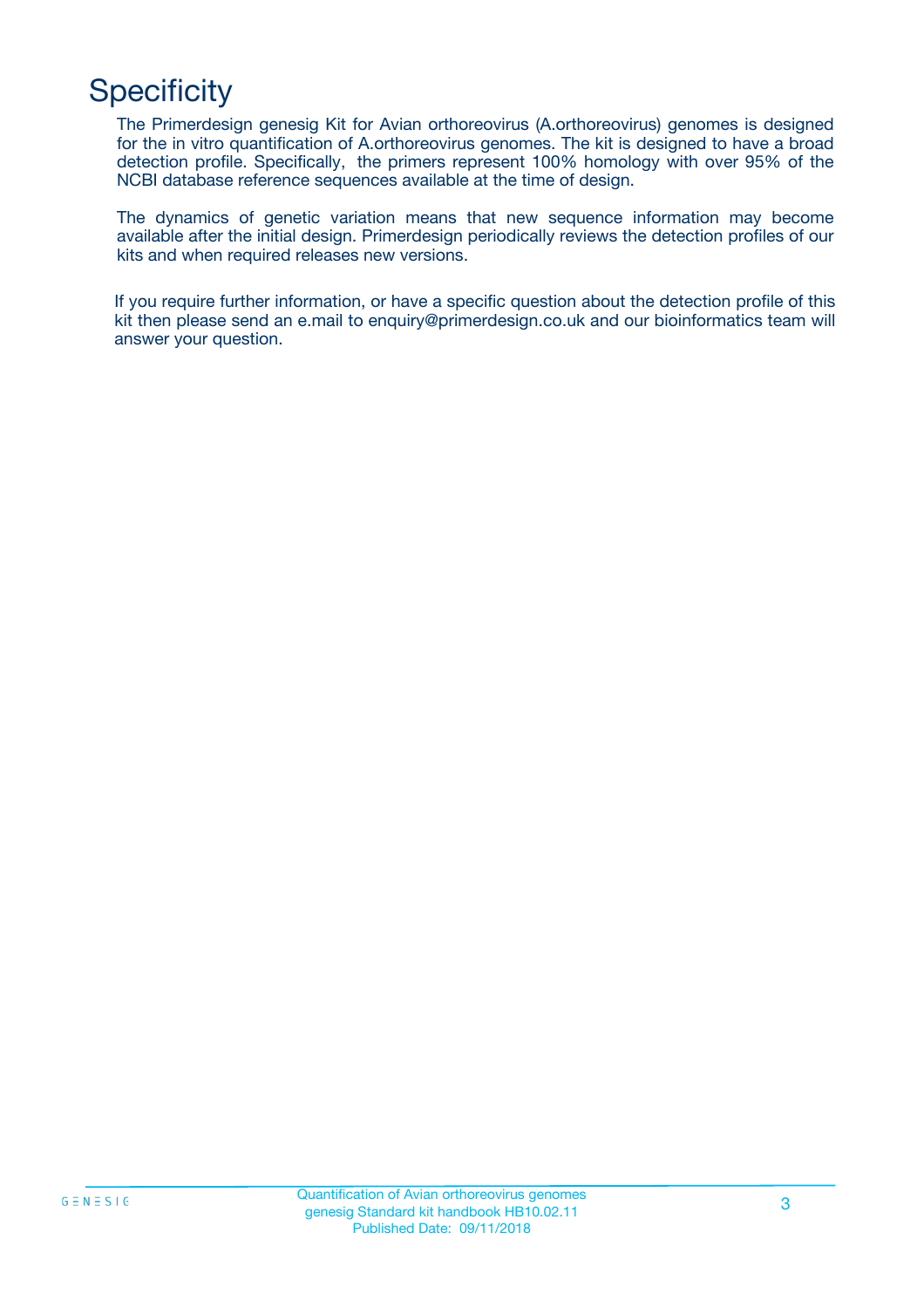# Kit contents

- **A.orthoreovirus specific primer/probe mix (150 reactions BROWN)** FAM labelled
- **A.orthoreovirus positive control template (for Standard curve RED)**
- **RNase/DNase free water (WHITE)** for resuspension of primer/probe mixes
- **Template preparation buffer (YELLOW)** for resuspension of positive control template and standard curve preparation

## **Reagents and equipment to be supplied by the user**

#### **Real-time PCR Instrument**

#### **Extraction kit**

This kit is recommended for use with genesig Easy DNA/RNA Extraction kit. However, it is designed to work well with all processes that yield high quality RNA and DNA with minimal PCR inhibitors.

**oasigTM lyophilised OneStep or Precision**®**PLUS OneStep 2X RT-qPCR Master Mix** Contains complete OneStep RT-qPCR master mix

**Pipettors and Tips**

**Vortex and centrifuge**

**Thin walled 1.5 ml PCR reaction tubes**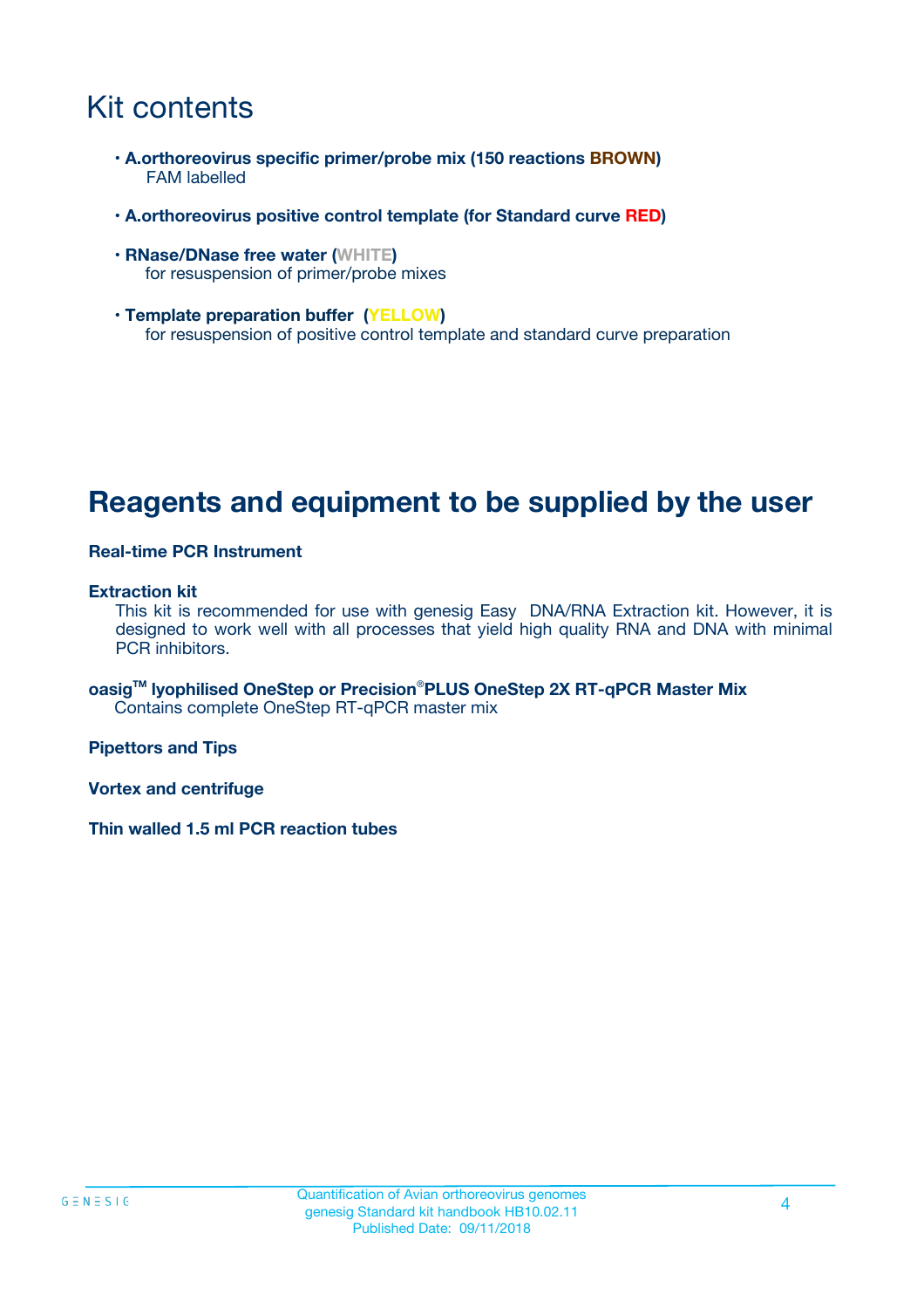### Kit storage and stability

This kit is stable at room temperature but should be stored at -20ºC on arrival. Once the lyophilised components have been resuspended they should not be exposed to temperatures above -20°C for longer than 30 minutes at a time and unnecessary repeated freeze/thawing should be avoided. The kit is stable for six months from the date of resuspension under these circumstances.

If a standard curve dilution series is prepared this can be stored frozen for an extended period. If you see any degradation in this serial dilution a fresh standard curve can be prepared from the positive control.

Primerdesign does not recommend using the kit after the expiry date stated on the pack.

### Suitable sample material

All kinds of sample material suited for PCR amplification can be used. Please ensure the samples are suitable in terms of purity, concentration, and RNA/DNA integrity. Always run at least one negative control with the samples. To prepare a negative-control, replace the template RNA sample with RNase/DNase free water.

### Dynamic range of test

Under optimal PCR conditions genesig A.orthoreovirus detection kits have very high priming efficiencies of >95% and can detect less than 100 copies of target template.

### Notices and disclaimers

This product is developed, designed and sold for research purposes only. It is not intended for human diagnostic or drug purposes or to be administered to humans unless clearly expressed for that purpose by the Food and Drug Administration in the USA or the appropriate regulatory authorities in the country of use. During the warranty period Primerdesign genesig detection kits allow precise and reproducible data recovery combined with excellent sensitivity. For data obtained by violation to the general GLP guidelines and the manufacturer's recommendations the right to claim under guarantee is expired. PCR is a proprietary technology covered by several US and foreign patents. These patents are owned by Roche Molecular Systems Inc. and have been sub-licensed by PE Corporation in certain fields. Depending on your specific application you may need a license from Roche or PE to practice PCR. Additional information on purchasing licenses to practice the PCR process may be obtained by contacting the Director of Licensing at Roche Molecular Systems, 1145 Atlantic Avenue, Alameda, CA 94501 or Applied Biosystems business group of the Applera Corporation, 850 Lincoln Centre Drive, Foster City, CA 94404. In addition, the 5' nuclease assay and other homogeneous amplification methods used in connection with the PCR process may be covered by U.S. Patents 5,210,015 and 5,487,972, owned by Roche Molecular Systems, Inc, and by U.S. Patent 5,538,848, owned by The Perkin-Elmer Corporation.

### Trademarks

Primerdesign™ is a trademark of Primerdesign Ltd.

genesig $^\circledR$  is a registered trademark of Primerdesign Ltd.

The PCR process is covered by US Patents 4,683,195, and 4,683,202 and foreign equivalents owned by Hoffmann-La Roche AG. BI, ABI PRISM® GeneAmp® and MicroAmp® are registered trademarks of the Applera Genomics (Applied Biosystems Corporation). BIOMEK® is a registered trademark of Beckman Instruments, Inc.; iCycler™ is a registered trademark of Bio-Rad Laboratories, Rotor-Gene is a trademark of Corbett Research. LightCycler™ is a registered trademark of the Idaho Technology Inc. GeneAmp®, TaqMan® and AmpliTaqGold® are registered trademarks of Roche Molecular Systems, Inc., The purchase of the Primerdesign™ reagents cannot be construed as an authorization or implicit license to practice PCR under any patents held by Hoffmann-LaRoche Inc.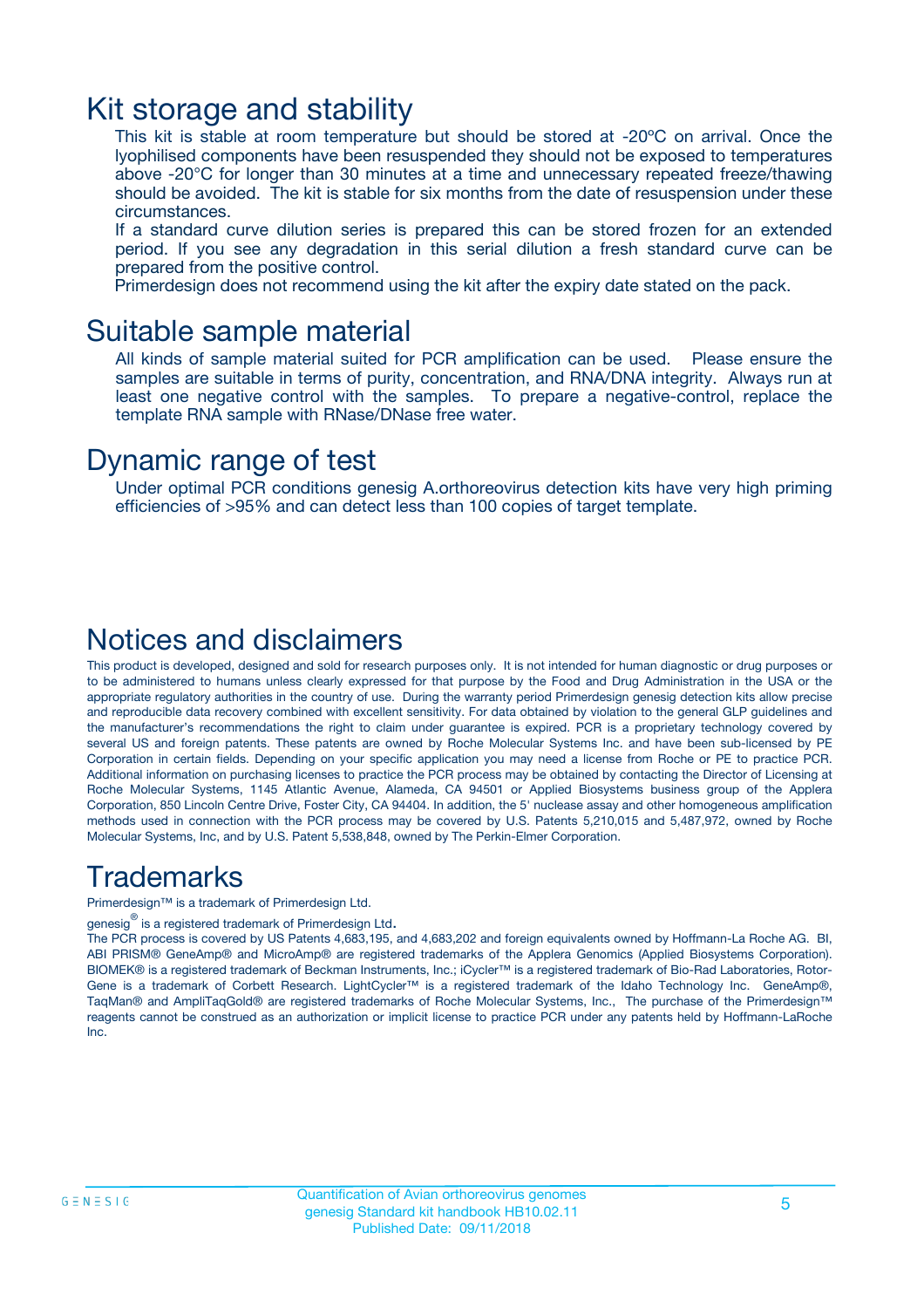# Principles of the test

#### **Real-time PCR**

A A.orthoreovirus specific primer and probe mix is provided and this can be detected through the FAM channel.

The primer and probe mix provided exploits the so-called TaqMan® principle. During PCR amplification, forward and reverse primers hybridize to the A.orthoreovirus cDNA. A fluorogenic probe is included in the same reaction mixture which consists of a DNA probe labeled with a 5`-dye and a 3`-quencher. During PCR amplification, the probe is cleaved and the reporter dye and quencher are separated. The resulting increase in fluorescence can be detected on a range of qPCR platforms.

#### **Positive control**

For copy number determination and as a positive control for the PCR set up, the kit contains a positive control template. This can be used to generate a standard curve of A.orthoreovirus copy number / Cq value. Alternatively the positive control can be used at a single dilution where full quantitative analysis of the samples is not required. Each time the kit is used, at least one positive control reaction must be included in the run. A positive result indicates that the primers and probes for detecting the target A.orthoreovirus gene worked properly in that particular experimental scenario. If a negative result is obtained the test results are invalid and must be repeated. Care should be taken to ensure that the positive control does not contaminate any other kit component which would lead to false-positive results. This can be achieved by handling this component in a Post PCR environment. Care should also be taken to avoid cross-contamination of other samples when adding the positive control to the run. This can be avoided by sealing all other samples and negative controls before pipetting the positive control into the positive control well.

#### **Negative control**

To validate any positive findings a negative control reaction should be included every time the kit is used. For this reaction the RNase/DNase free water should be used instead of template. A negative result indicates that the reagents have not become contaminated while setting up the run.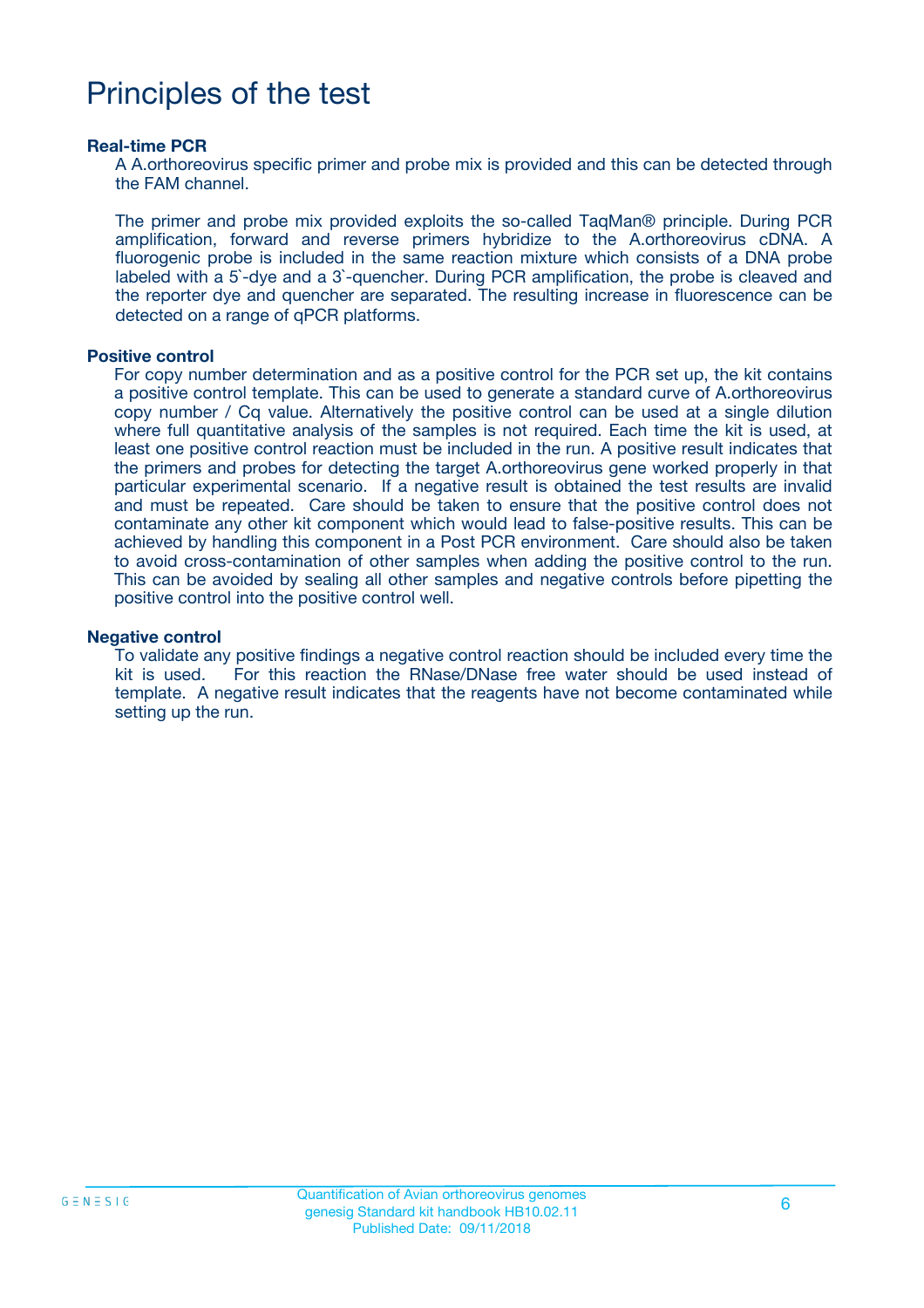### Resuspension protocol

To minimize the risk of contamination with foreign DNA, we recommend that all pipetting be performed in a PCR clean environment. Ideally this would be a designated PCR lab or PCR cabinet. Filter tips are recommended for all pipetting steps.

#### **1. Pulse-spin each tube in a centrifuge before opening.**

This will ensure lyophilised primer and probe mix is in the base of the tube and is not spilt upon opening the tube.

#### **2. Resuspend the kit components in the RNase/DNase free water supplied, according to the table below:**

To ensure complete resuspension, vortex each tube thoroughly.

| Component - resuspend in water           | <b>Nolume</b> |
|------------------------------------------|---------------|
| <b>Pre-PCR pack</b>                      |               |
| A.orthoreovirus primer/probe mix (BROWN) | $165$ $\mu$   |

#### **3. Resuspend the positive control template in the template preparation buffer supplied, according to the table below:**

To ensure complete resuspension, vortex the tube thoroughly.

| Component - resuspend in template preparation buffer |          |  |
|------------------------------------------------------|----------|--|
| <b>Post-PCR heat-sealed foil</b>                     |          |  |
| A.orthoreovirus Positive Control Template (RED) *    | ่ 500 µl |  |

\* This component contains high copy number template and is a VERY significant contamination risk. It must be opened and handled in a separate laboratory environment, away from the other components.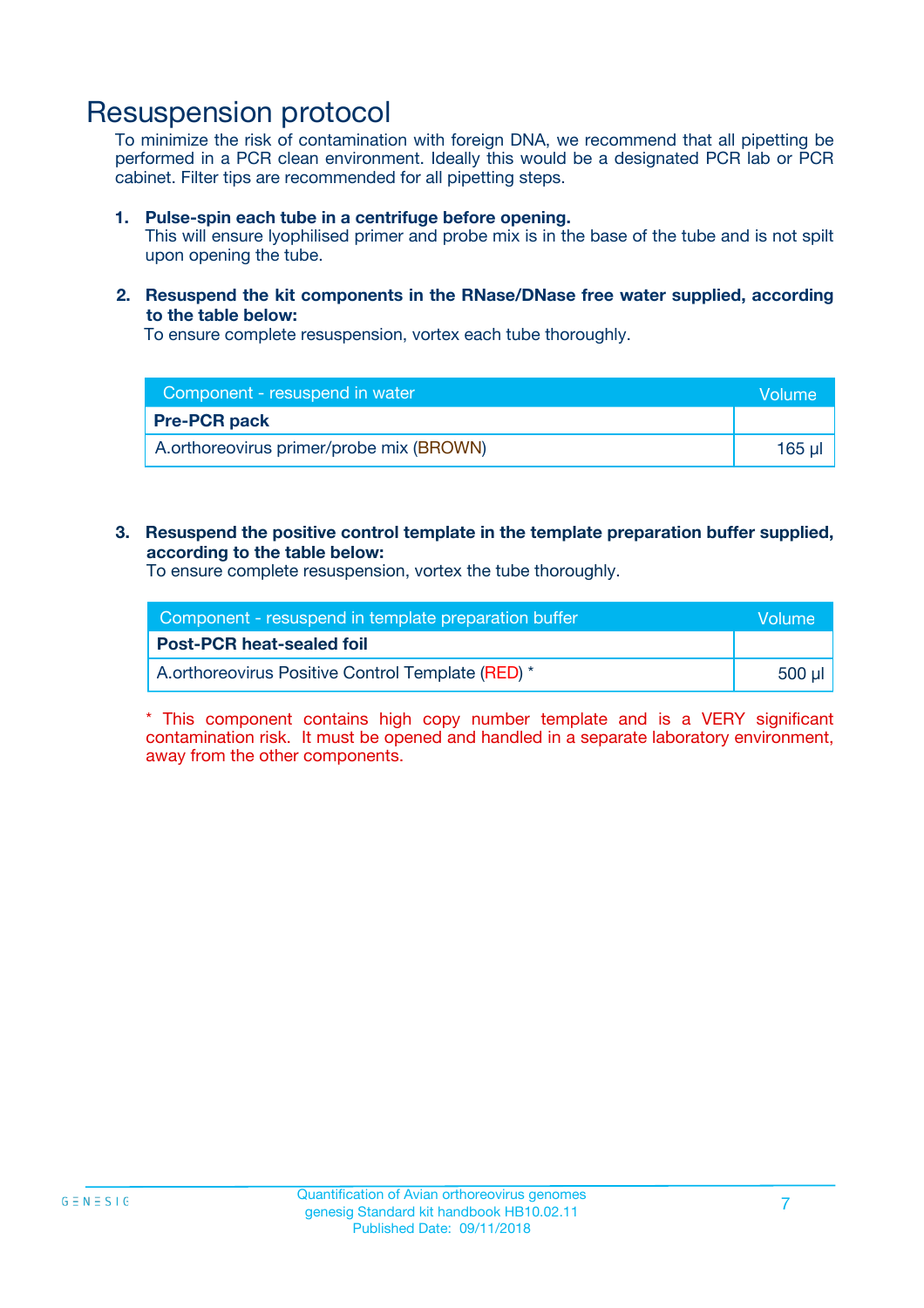## OneStep RT-qPCR detection protocol

A OneStep approach combining the reverse transcription and amplification in a single closed tube is the preferred method. If, however, a two step approach is required see page 10.

#### **For optimum performance and sensitivity.**

All pipetting steps and experimental plate set up should be performed on ice. After the plate is poured proceed immediately to the OneStep amplification protocol. Prolonged incubation of reaction mixes at room temperature can lead to PCR artifacts that reduce the sensitivity of detection.

**1. For each RNA sample prepare a reaction mix according to the table below:** Include sufficient reactions for positive and negative controls.

| Component                                                    | Volume       |
|--------------------------------------------------------------|--------------|
| oasig OneStep or PrecisionPLUS OneStep 2X RT-qPCR Master Mix | $10 \mu$     |
| A.orthoreovirus primer/probe mix (BROWN)                     | 1 µl         |
| <b>RNase/DNase free water (WHITE)</b>                        | $4 \mu$      |
| <b>Final Volume</b>                                          | <u>15 µl</u> |

- **2. Pipette 15µl of this mix into each well according to your qPCR experimental plate set up.**
- **3. Pipette 5µl of RNA template into each well, according to your experimental plate set up.**

For negative control wells use 5µl of RNase/DNase free water. The final volume in each well is 20ul.

**4. If a standard curve is included for quantitative analysis prepare a reaction mix according to the table below:**

| Component                                                    | Volume   |
|--------------------------------------------------------------|----------|
| oasig OneStep or PrecisionPLUS OneStep 2X RT-qPCR Master Mix | 10 µl    |
| A.orthoreovirus primer/probe mix (BROWN)                     | 1 ul     |
| <b>RNase/DNase free water (WHITE)</b>                        | $4 \mu$  |
| <b>Final Volume</b>                                          | $15 \mu$ |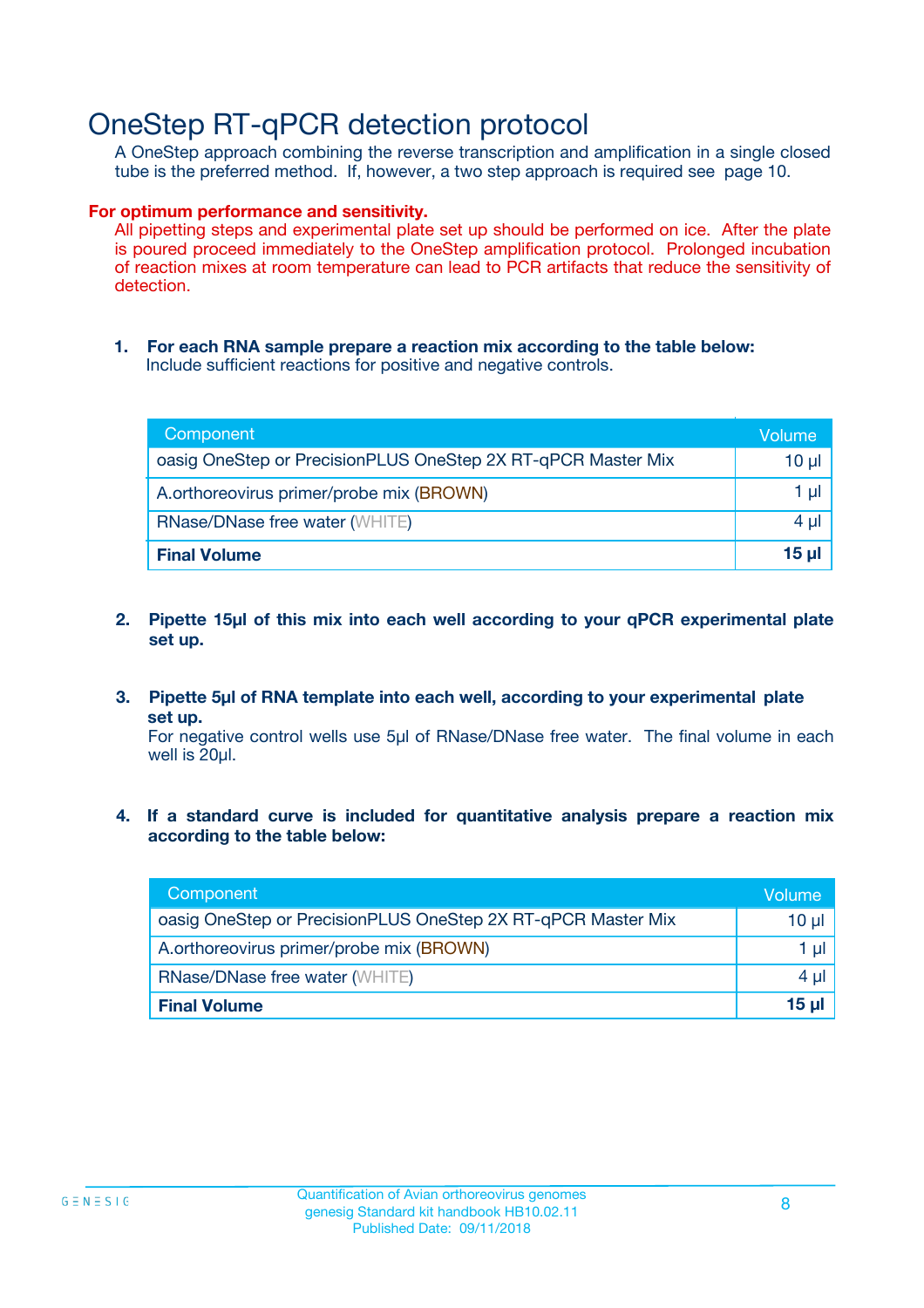#### **5. Preparation of standard curve dilution series**

- 1) Pipette 90µl of template preparation buffer into 5 tubes and label 2-6
- 2) Pipette 10µl of Positive Control Template (RED) into tube 2
- 3) Vortex thoroughly
- 4) Change pipette tip and pipette 10µl from tube 2 into tube 3
- 5) Vortex thoroughly

Repeat steps 4 and 5 to complete the dilution series

| <b>Standard Curve</b>         | <b>Copy Number</b>     |
|-------------------------------|------------------------|
| Tube 1 Positive control (RED) | $2 \times 10^5$ per µl |
| Tube 2                        | $2 \times 10^4$ per µl |
| Tube 3                        | $2 \times 10^3$ per µl |
| Tube 4                        | $2 \times 10^2$ per µl |
| Tube 5                        | 20 per $\mu$           |
| Tube 6                        | 2 per µl               |

**6. Pipette 5µl of standard template into each well for the standard curve according to your plate set up**

The final volume in each well is 20ul.

# OneStep RT-qPCR amplification protocol

Amplification conditions using oasig OneStep or PrecisionPLUS OneStep 2X RT-qPCR Master Mix.

|             | <b>Step</b>                  | <b>Time</b>      | <b>Temp</b>    |
|-------------|------------------------------|------------------|----------------|
|             | <b>Reverse Transcription</b> | $10 \text{ min}$ | $55^{\circ}$ C |
|             | Enzyme activation            | 2 min            | $95^{\circ}$ C |
| Cycling x50 | Denaturation                 | 10 <sub>s</sub>  | $95^{\circ}$ C |
|             | <b>DATA COLLECTION *</b>     | 60 s             | $60^{\circ}$ C |

\* Fluorogenic data should be collected during this step through the FAM channel